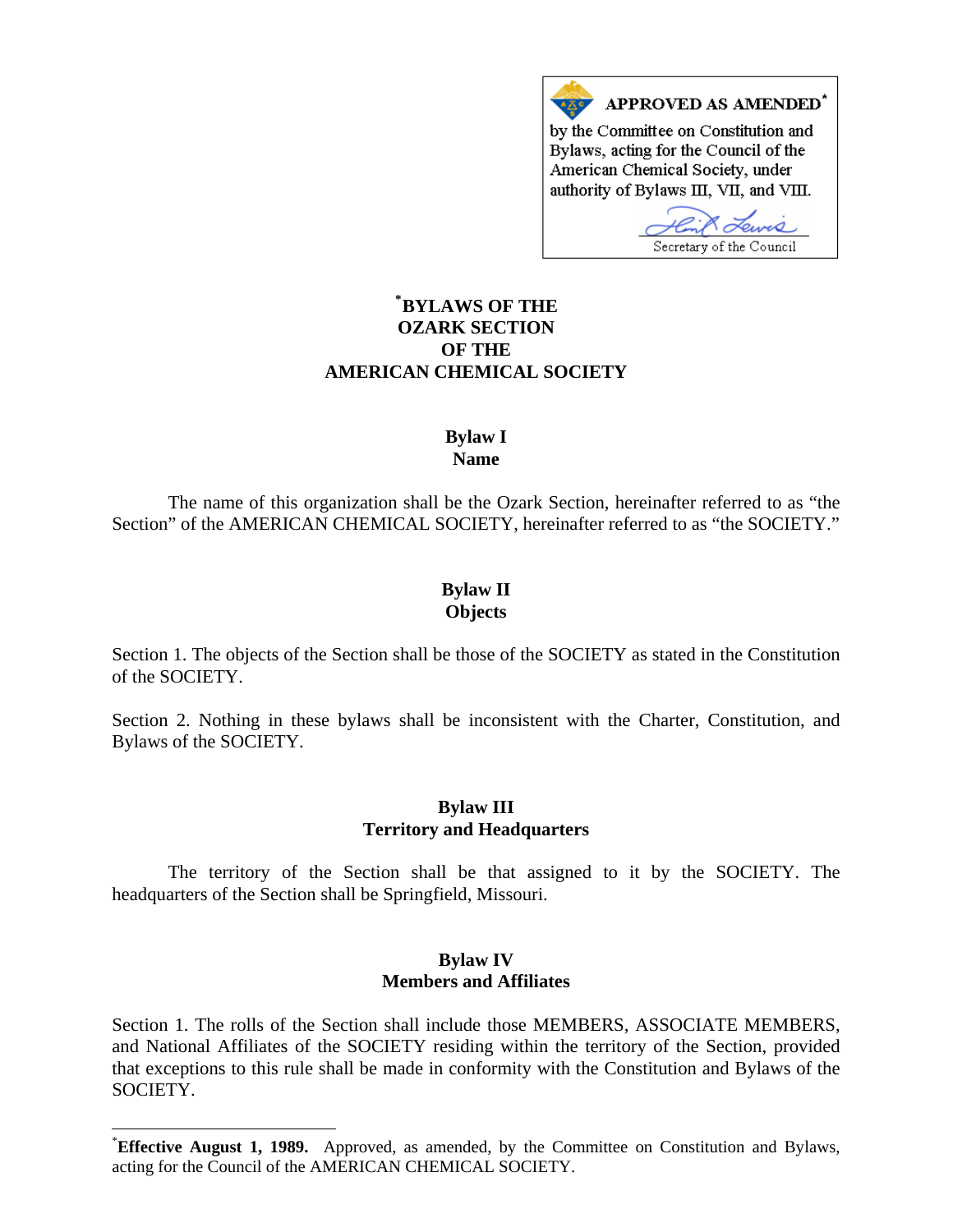Section 2. The Section may have Local Section Affiliates as authorized in the Constitution and Bylaws of the SOCIETY.

Section 3. MEMBERS, ASSOCIATE MEMBERS, National Affiliates, and Local Section Affiliates shall have such rights and privileges as are accorded them by the Constitution and Bylaws of the SOCIETY. ASSOCIATE MEMBERS may not hold elective positions or serve as Temporary Substitute Councilors. National Affiliates and Local Section Affiliates may not vote for or hold an elective position, vote on articles of incorporation and bylaws, or serve as a member of the Executive Committee.

## **Bylaw V Organization**

Section 1. The officers of the Section shall be a Chair, Chair-Elect, Secretary, and Treasurer. The offices of Secretary and of Treasurer may be held by the same person.

Section 2. The Section shall have Councilors and Alternate Councilors as provided in the Constitution and Bylaws of the SOCIETY.

Section 3. The Executive Committee shall consist of the officers of the Section, the Immediate Past Chair, the Councilors, Alternate Councilors, and ACS Midwest Regional Steering Committee Representative.

## **Bylaw VI Manner of Election and Terms of Office**

Section 1. Elected officers of the Section shall serve for a term of one year, beginning on January 1, or until their successors qualify. Upon completion of the Chair's term of office, the Chair-Elect shall succeed to the office of Chair.

Section 2. Councilors, Alternate Councilors, and ACS Midwest Regional Steering Committee Representative shall serve for a term of three years beginning on January 1.

Section 3. In the event of a vacancy in the office of Chair, the Chair-Elect shall assume the added duties of the Chair for the unexpired term. All other vacancies shall be filled by the Executive Committee by interim appointment for the period up to the next annual election, at which time the Section shall choose a MEMBER to fill out the unexpired term, if any. In the event the office of Chair-Elect is filled by such interim appointment, the Section shall elect both a Chair and a Chair-Elect at its annual election.

Section 4. The Executive Committee shall appoint a Nominating Committee consisting of a Chair and two members not later than September of each year. Not more than one member of the Executive Committee may be a member of the Nominating Committee.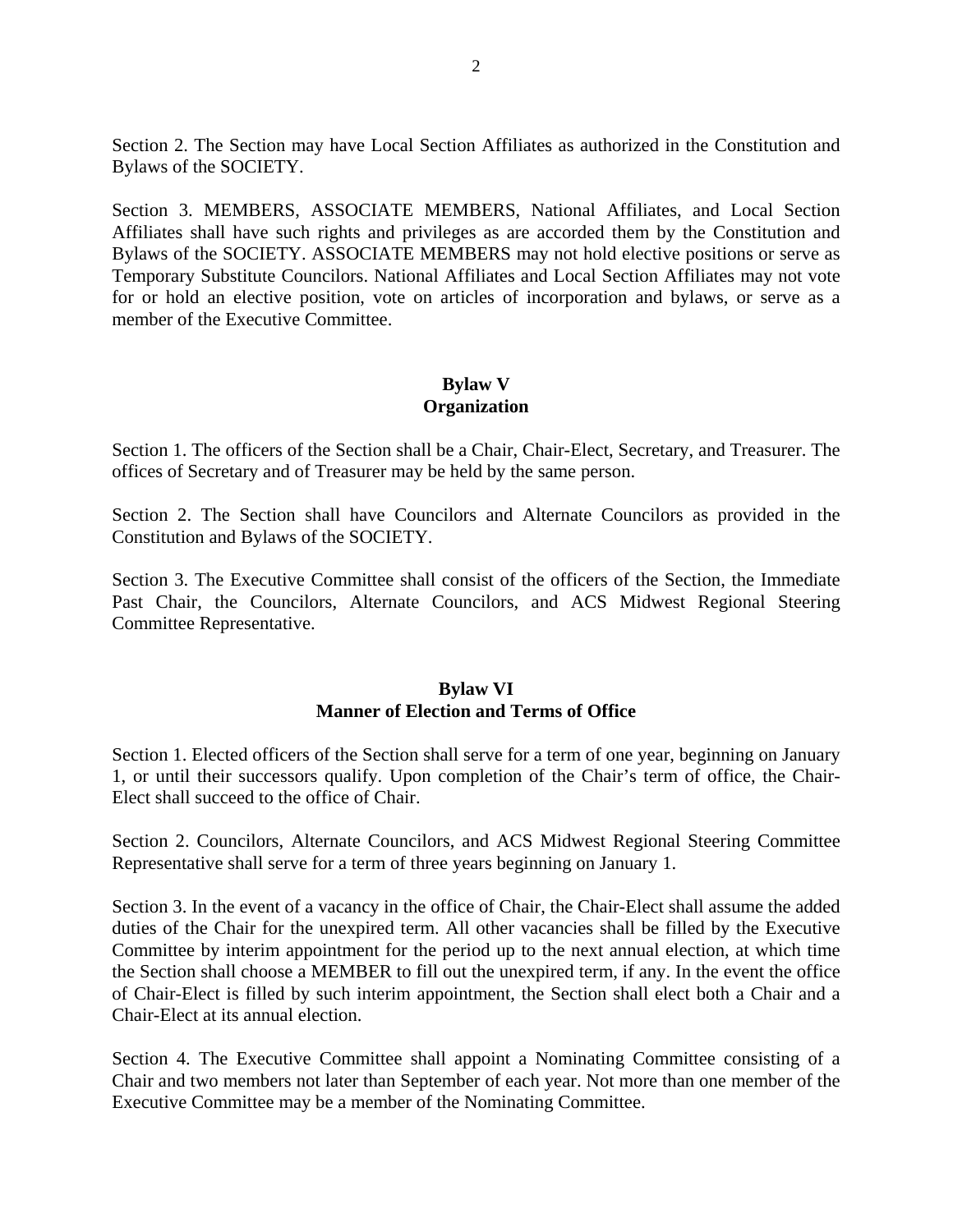Section 5. The Nominating Committee shall nominate one or more persons for each elective position for which a vacancy will occur, and shall make a report at a regular meeting of the Section. With the exception of the Chair and Chair-Elect, the incumbent of any elective position may be renominated. Nominations from the floor or by petition are in order, following the report of the Committee. No nominee's name shall be placed on the ballot unless he has stated his willingness to serve if elected.

Section 6. The election of the officers of the Section (i.e., Chair-Elect, Secretary and Treasurer, but not Councilor, Alternate Councilor, or ACS Midwest Regional Steering Committee Representative) shall be held at a following regular meeting which shall be held at a date such that election results can be certified to the Executive Director of the SOCIETY by December 1. A tie vote shall be resolved by vote of the members of the Executive Committee.

Section 7. The remaining elective positions (i.e., Councilor, Alternate Councilor, and ACS Midwest Regional Steering Committee Representative) shall be elected by a mail ballot every third year.

Section 8. The Secretary, or other designated officer of the Section, shall prepare the mail ballot on which shall appear the names, in order chosen by lot, of all candidates nominated and found willing to serve.

Section 9. A period of at least three weeks must be provided between the date of mailing of the ballots to the members and the deadline for their return to the Secretary, or other designated officer of the Section.

Section 10. The Secretary, or other designated officer of the Section, shall deliver, unopened, to the Tellers all ballots received by the deadline.

Section 11. The Tellers shall count the ballots thus received, using the list of members provided by the Secretary to verify eligibility of all those voting. Any ballot envelope not so validated shall be rejected.

Section 12. In case of a tie vote for any Councilor, Alternate Councilor, or ACS Midwest Regional Steering Committee Representative, the Executive Committee shall make the final selection.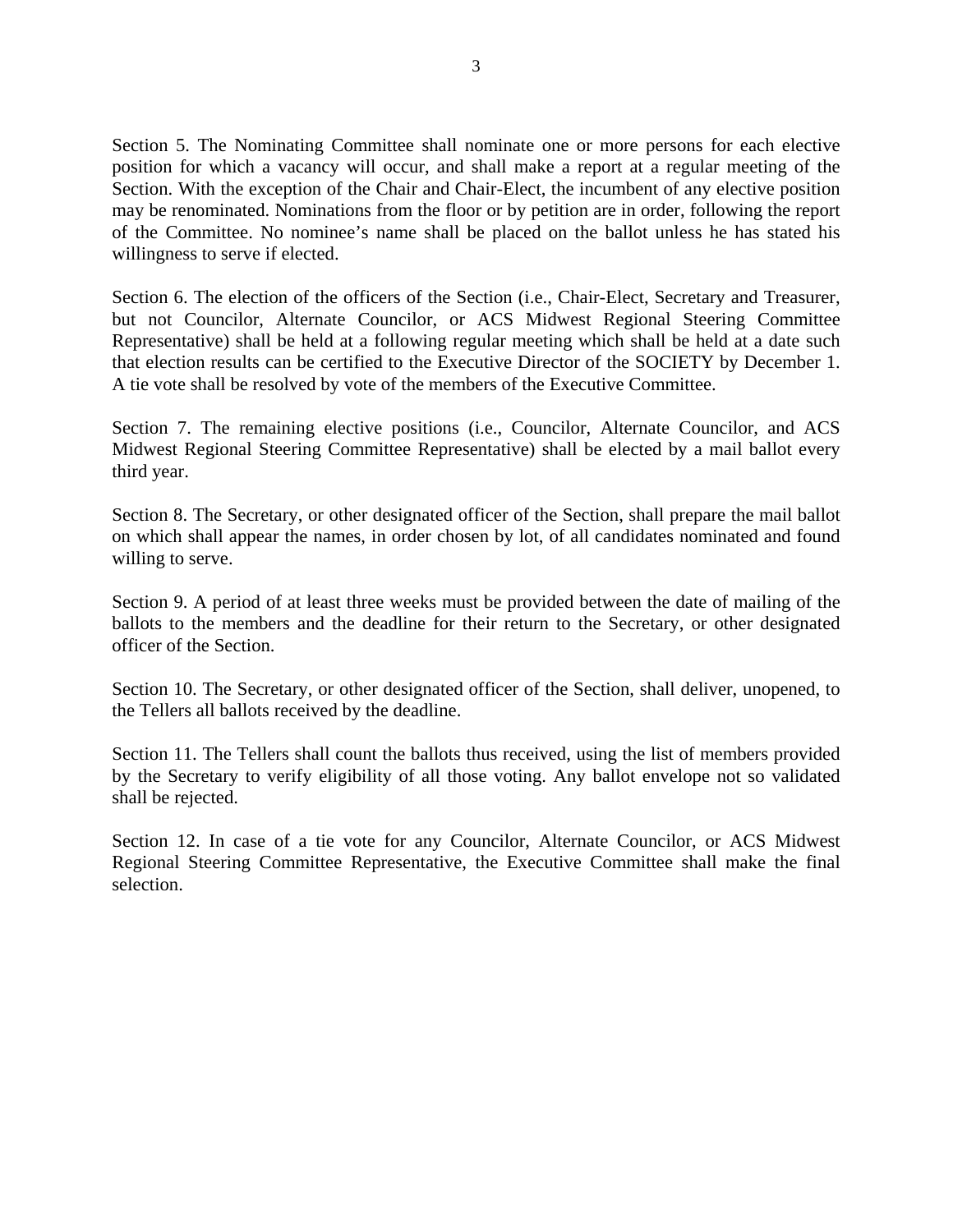#### **Bylaw VII Duties of Officers and Executive Committee**

Section 1. The duties of the officers shall be those customarily performed by such officers, together with those responsibilities prescribed by the Constitution and Bylaws of the SOCIETY and by these bylaws and such other duties as may be assigned from time to time by the Executive Committee.

Section 2. The Chair of the Section shall serve as Chair of the Executive Committee and shall appoint all committees authorized in these bylaws or by the Executive Committee.

Section 3. The Executive Committee shall be the governing body of the Section, and, as such, shall have full power to conduct, manage, and direct the business and affairs of the Section in accordance with the Constitution and Bylaws of the SOCIETY and these bylaws.

#### **Bylaw VIII Committees**

The Executive Committee shall establish committees as necessary for the proper operation of the Section.

# **Bylaw IX Meetings**

Section 1. The Section shall hold regular meetings at places and times designated by the Executive Committee.

Section 2. The Section may hold special meetings at the call of the Executive Committee or at the written request of fifteen members of the Section. The notices of special meetings shall state the exact nature of the business to be considered and no other business shall be transacted at such meetings.

Section 3. Due notice of all meetings shall be sent to each member and affiliate of the Section. A quorum for transaction of business at a Section meeting shall consist of the larger of fifteen or 10% of the members of the Section. No business shall be transacted in the absence of a quorum.

Section 4. The Executive Committee shall meet upon due notice to its members at the call of the Chair or at the request of a majority of the members of the Committee. In the absence of a quorum, which shall be a majority of the members of the Executive Committee, called meetings of the Executive Committee shall adjourn to a date.